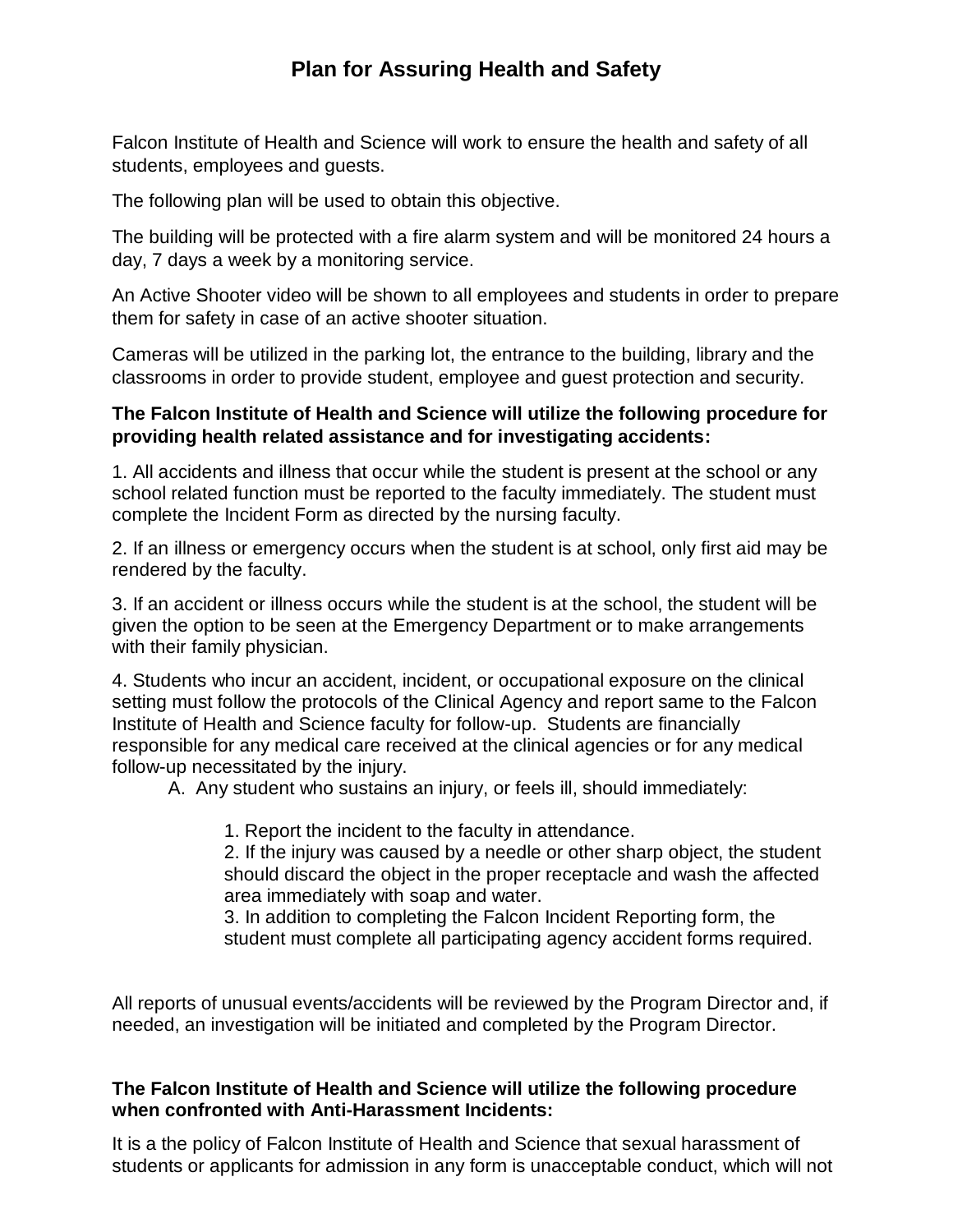be tolerated. Sexual harassment includes unwelcome sexual flirtations, advances or propositions, requests for sexual favors, verbal abuse of a sexual nature, subtle pressure or request for sexual activities, unnecessary touching of an individual, graphic verbal commentaries about an individual's body, sexually degrading words used to describe an individual, a display in the school of sexually suggestive objects or pictures, sexually explicit or offensive jokes, physical assault and other verbal, visual or physical conduct of a sexual nature. No student, applicant, faculty member or other employee of Falcon Institute of Health and Science shall threaten or insinuate, either explicitly or implicitly, that a student's or applicant's refusal to submit to sexual advances will adversely affect that person's application, enrollment, grades, studies or educational experience at Falcon Institute of Health and Science. Similarly, no faculty member or other employee of Falcon Institute of Health and Science shall promise, imply, or grant any preferential treatment in connection with any student or applicant with the intent of rewarding for or engaging in sexual conduct.

Other types of harassment that will not be tolerated include any unwanted or unwelcome words, gestures or actions of a persistent or offensive nature involving any person's race, religion, color, age, sex, sexual orientation, national origin, disability, gender or any other protected status. Harassment of this nature also includes any conduct, whether verbal, visual or physical, relating to or involving a person's race, religion, color, age, sex, sexual orientation, national origin, disability, gender or any other protected status that is sufficiently pervasive or severe to: (i) unreasonably interfere with a student's education at the school or a student's admission to a program offered by the school; or (ii) create an intimidating, hostile or offensive learning environment for students.

Any student or applicant who feels that he or she is a victim of prohibited harassment (including, but not limited to, any of the conduct listed above) by any student, applicant, faculty member or other Falcon Institute of Health and Science employee, or visitor or invitee of the school in connection with the educational experience offered by Falcon Institute of Health and Science should, bring the matter to the immediate attention of the Program Director, at the telephone number specified in the school catalog. A student or applicant who is uncomfortable for any reason in bringing such a matter to the attention of the Program Director, or who is not satisfied after bringing the matter to the attention of the Program Director, should report the matter to the President.

Any questions about this policy or potential prohibited harassment should also be brought to the attention of the same persons. Falcon Institute of Health and Science will promptly investigate all allegations of prohibited harassment in as confidential a manner as the school deems reasonably possible and take appropriate corrective action, if warranted.

#### **The Falcon Institute of Health and Science will use the following policy when confronted with Bias Related Crime:**

A hate crime is committed when a person commits a specified offense *and intentionally*  selects the person against whom the crime is committed in whole or in substantial part because of a belief or perception regarding the race, color, national origin, ancestry, gender, religion, religious practice, age, disability or sexual orientation of a person, regardless of whether the belief or perception is correct. A hate crime is also committed when a person commits a specified offense and *intentionally commits the act or acts*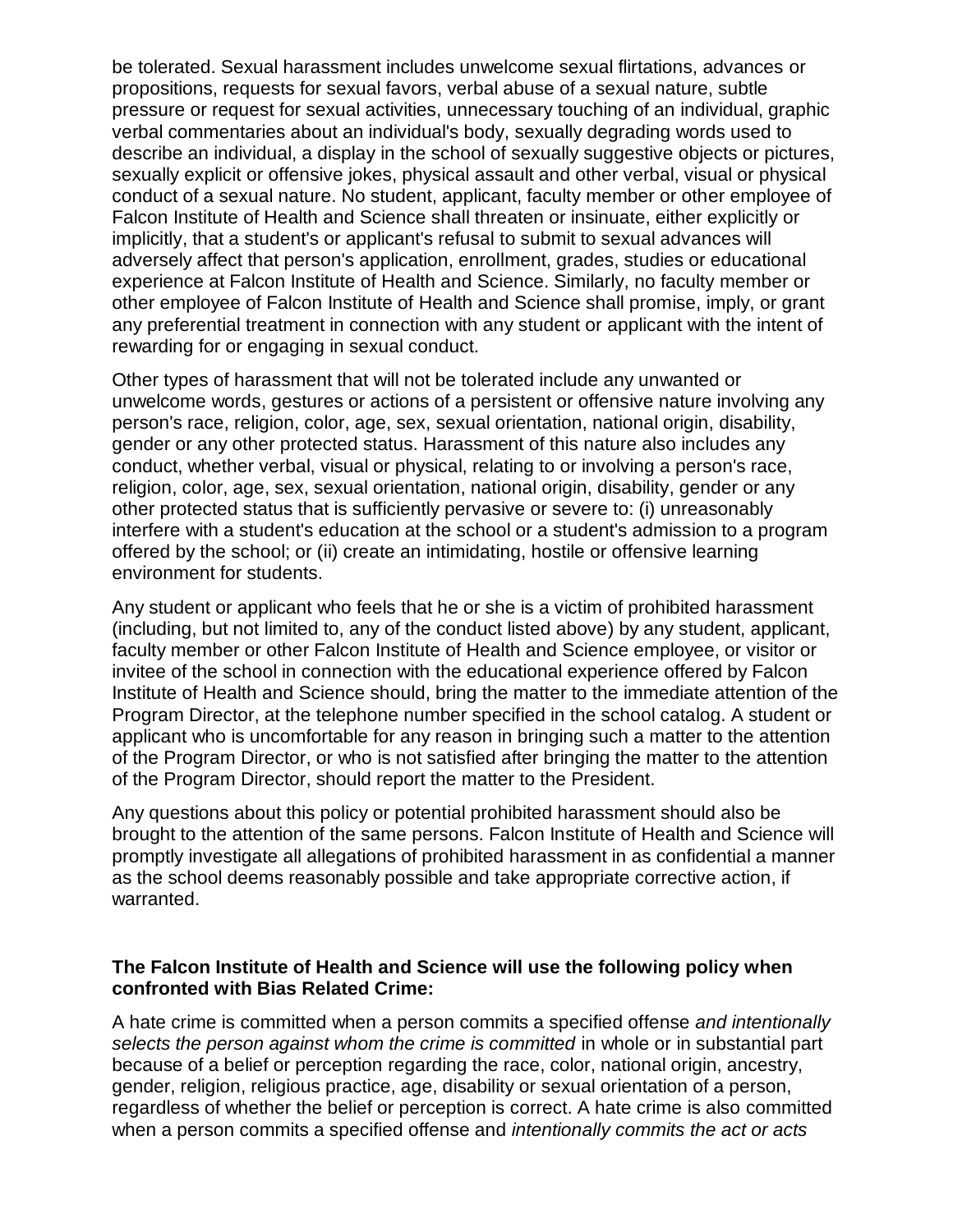*constituting the offense* in whole or in substantial part because of such belief or perception.

Victims of hate crimes are encouraged to report the offense as soon as possible after the incident. The Program Director can provide information regarding assistance, resources and options of action available to the victim. The information provided by the Program Director will include the availability of counseling and other support services in the community. Counseling services are not available at the school. In addition, victims of hate crimes are reminded of their right to report the matter directly to local law enforcement officials.

Reports received by the school of alleged hate crimes perpetuated by enrolled students or school employees will be forwarded to the Chief Executive Officer, who will refer the matter to local law enforcement officials. The school may also impose sanctions against students or employees found guilty of hate crimes. For students, these sanctions may include, without limitation, suspension or termination from the school. For employees, these sanctions may include, without limitation, suspension or termination of employment.

# **The Falcon Institute of Health and Science will utilize the following Fire and Emergency Drills Policy:**

Periodically, fire and other emergency drills will be conducted at the school in order to familiarize on campus students with fire and emergency procedures. Students are expected to recognize the need for fire and emergency drills and cooperate fully. If a fire or fire hazard is discovered, an instructor or staff member must be notified immediately. Fire alarm stations are located throughout the building and will be activated in the event of a fire. All exits are marked and students are expected to leave the building in a prompt and orderly fashion using these exits. Check the posted exit guide in the classroom or lab. Class will resume following the all-clear signal.

## **The Falcon Institute of Health and Science will utilize the following Fire and Emergency Response and Evacuation Procedures:**

As part of Falcon Institute of Health and Science's Fire and Emergency Response and Evacuation Procedures, the school will attempt to immediately contact students and employees via email, phone and other means reasonably designed to inform students about any immediate threat to the health or safety of students or employees occurring on the campus.

In case of fire and/or other emergency, students must follow the directions of school officials. All rooms have exit routes designated on the maps posted in each classroom, office, and restroom. Students must follow directions as given to them by a schooldesignated official.

## **The Falcon Institute of Health and Science will utilize the following Sexual Violence Education Policy:**

The Falcon Institute of Health and Science is committed to supporting PA Act 104 legislation. Education will be provided to each student regarding:

- A discussion of sexual violence
- A discussion of consent, including an explanation that the victim is not at fault
- A discussion of drug and alcohol-facilitated sexual violence
- Information relating to risk education and personal protection.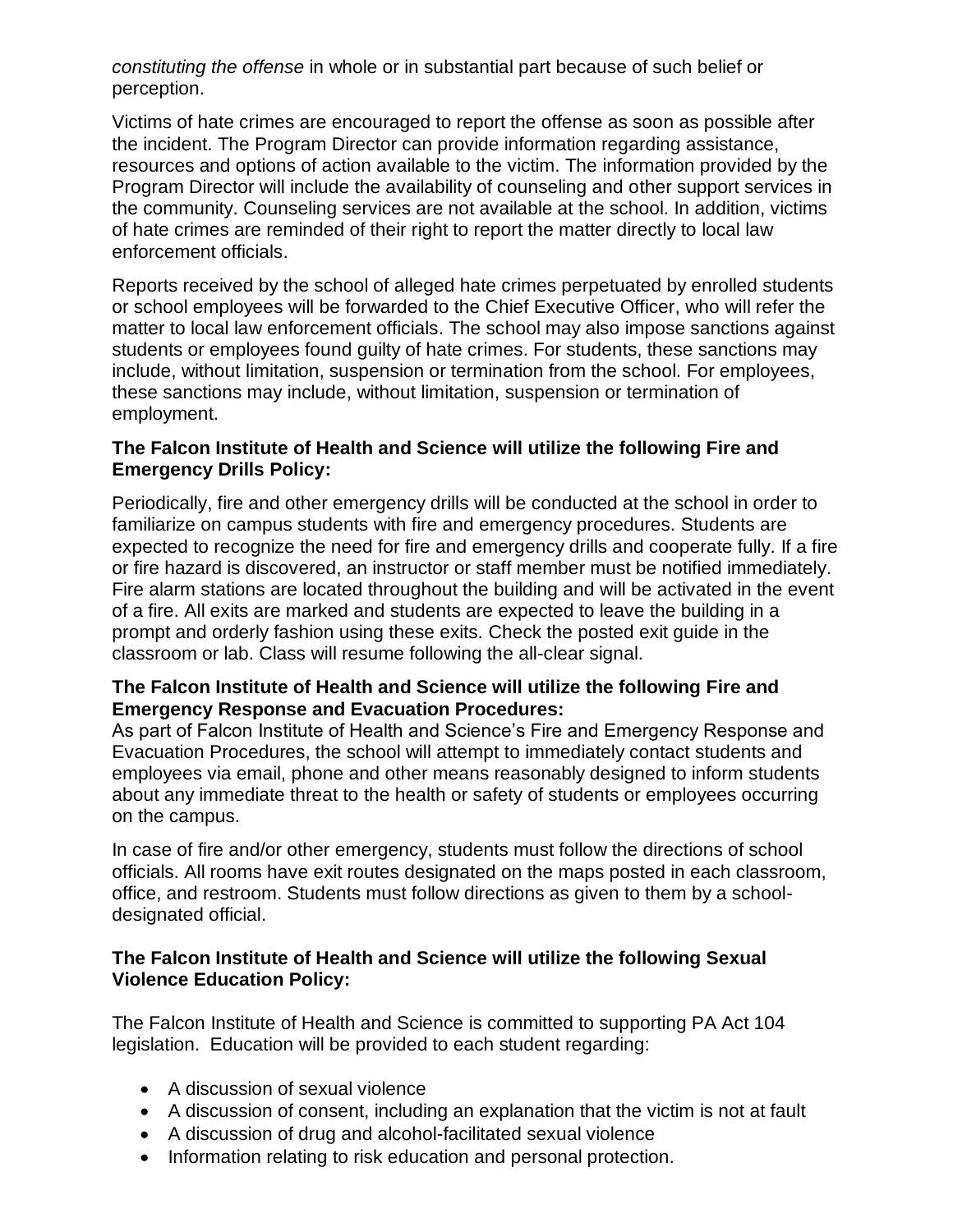- Information on where and how to get assistance, including the importance of medical treatment and evidence collection, and how to report sexual violence to school authorities and local law enforcement. (Please refer to the student handbook regarding sexual violence reporting policy.)
- The possibility of pregnancy and transmission of sexual diseases.
- Introduction of members of the educational community from:
	- Local law enforcement
	- Women's Center and Rape Crisis Center
	- School Counseling Services
- A promise of discretion and dignity.
- A promise of confidentiality for victims of sexual assault

Materials that will be used to provide this education are as follows:

-Sexual Assault is a Serious Crime Brochure

This dual language brochure (one side in English, Spanish on reverse) defines sexual violence, it address who is at risk for sexual victimization, the emotions that may be experienced, offer advice on how to get help and also provides information how others can offer support.

-Gonna Make it Music Video (DVD)

This 4-minute rap video addresses incest and drug-facilitated sexual assault. It sends an important prevention message to which it is easy to relate.

-Risk Reduction Brochure

Written for teens and adults, it offers tips for reducing one's risk of being victimized. It also explains sexual violence cannot be prevented and it is not the victim's fault.

#### **The Falcon Institute of Health and Science will utilize the following policy when confronted with Reporting Rape, Acquaintance Rape and other Forcible and Non Forcible Sex Offenses:**

Falcon Institute of Health and Science is committed to maintaining an environment supportive of its primary educational missions and free of exploitation and intimidation. Sexual assault or other forms of nonconsensual sexual activity will not be tolerated. This policy is applicable to students, faculty, and staff. The school enforces this policy through internal disciplinary and encouragement of external prosecution through the appropriate local law enforcement officials.

Sex offenses covered under this policy include any sexual act directed against any person forcibly or against that person's will.

Should a sex offense occur during school hours or on school property or clinical sites, the victims are encouraged to report the incident as soon as possible the local law enforcement agency as well as to the school. The Program Director will then provide information regarding assistance, resources, and options for action that are available to the victim. In addition, victims of sex offenses will be reminded of their right to report the matter directly to local law enforcement officials. The Falcon Institute of Health and Science will also report any such incidents to the appropriate authorities if the school faculty becomes aware of it.

Complaints against enrolled students or school employees will be forwarded to the Chief Executive Officer for the investigation.